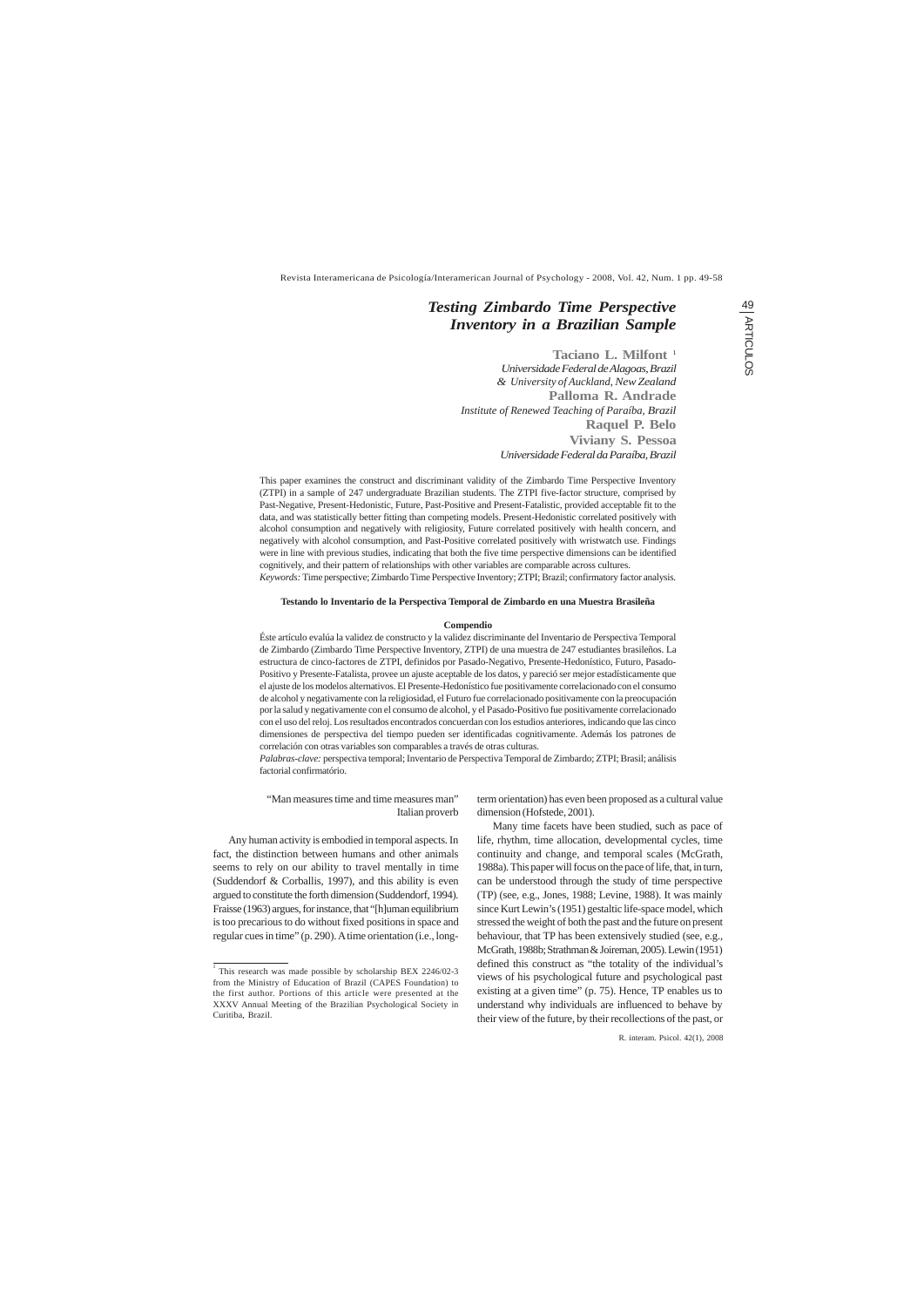# TACIANO L. MILFONT, PALLOMA R. ANDRADE, RAQUEL P. BELO & VIVIANY S. PESSOA

by present exigencies (Karniol & Ross, 1996), and it is argued to be a "fundamental and vital psychological construct" (Zimbardo & Boyd, 1999, p. 1284).

Several measures have been developed to capture TP (see, e.g., Bond & Feather, 1988; Drakulic, Tenjovic, & Lecic-Tosevski, 2003; Nurmi, Seginer, & Poole, 1990; Rojas-Méndez, Davies, Omer, Chetthamrongchai, & Madran, 2002; Shirai, 1994). It has been argued, however, that many of these measures present psychometric and theoretical limitations (Zimbardo & Boyd, 1999). Moreover, previous attempts to measure TP have mainly focused on just one dimension, with future as the principal dimension of interest (Gjesme, 1983; Strathman, Gleicher, Boninger, & Edwards, 1994; Zaleski, 1994).

The Zimbardo Time Perspective Inventory (ZTPI, Zimbardo & Boyd, 1999) was therefore chosen as a TP measure for four main reasons: (1) it is a multi-item scale, and one of the few measures that is concerned with the multidimensional nature of human temporality; (2) it comprises more than 20 years of an intensive research program on TP; (3) it has been used in several studies, with demonstrated validity and reliability (see, e.g., Breier-Williford & Bramlett, 1995; MacKillop, Anderson, Castelda, Mattson, & Donovick, 2006); and (4) it has already been used in different countries (see Apostolidis & Fieulaine, 2004; D'Alession, Guarino, De Pascalis, & Zimbardo, 2003; Lennings, 2000).

### Zimbardo Time Perspective Inventory (ZTPI)

Following the Lewinian tradition, Zimbardo and Boyd (1999) defined TP as the "nonconscious process whereby the continual flows of personal and social experiences are assigned to temporal categories, or time frames, that help to give order, coherence, and meaning to those events" (p. 1271). They developed the ZTPI to measure five such time frames: Past-Negative, Present-Hedonistic, Future, Past-Positive, and Present-Fatalistic. (A further dimension, Transcendental-Future, was also proposed and measured by Boyd and Zimbardo (1997), but is not considered here.) The ZTPI five dimensions have been related to several constructs. A brief description of these dimensions and their correlations with other constructs are described below. Because of space constraints the correlations will not be discussed here, but the interested reader should refer to the original research.

*Past-Negative*. This TP dimension reflects a pessimistic, negative, or aversive attitude toward the past. Past-Negative was positively associated with depression, anxiety, and aggression (Zimbardo & Boyd, 1999); physical activity (Hamilton, Kives, Micevski, & Grace, 2003); and the use of approaches that search for meaning in study (Horstmanshof & Zimitat, 2004). Conversely, Past-Negative was negatively associated with students' satisfaction with their university experience. Moreover, both pathological gamblers and psychiatric patients presented higher scores in Past-Negative than social gamblers (Hodgins & Engel, 2002).

*Present-Hedonistic*. This dimension reflects a hedonistic orientation attitude toward time and life. It was positively associated with scales measuring ego undercontrol, novelty, and sensation seeking (Zimbardo & Boyd, 1999); health responsibility and interpersonal relations (Hamilton et al., 2003); substance use (Keough, Zimbardo, & Boyd, 1999); and risky driving (Zimbardo, Keough, & Boyd, 1997). In contrast, Present-Hedonistic was negatively associated with a measure of preference for consistency, religiosity, and wristwatch use (Zimbardo & Boyd, 1999); and environmental behaviour (Corral-Verdugo, Fraijo-Sing, & Pinheiro, 2006). Pathological gamblers presented higher scores in this dimension than both social gamblers and psychiatric patients (Hodgins & Engel, 2002), while male and younger individuals presented higher scores than female and older individuals (D'Alessio et al., 2003; Horstmanshof & Zimitat, 2004; Keough et al., 1999; Zimbardo et al., 1997).

*Future*. This dimension reflects planning for, and achievement of, future goals, characterizing a general future orientation. Future was positively correlated with conscientiousness, preference for consistency, a consideration of future consequences measure, and selfreport hours spent studying per week (Zimbardo & Boyd, 1999); health responsibility (Hamilton et al., 2003); perceived control, positive well-being, adaptive (behavioural, cognitive, and distract) coping, positive affective symptomatology, and resistance efficacy (Wills, Sandy, & Yaeger, 2001); students' satisfaction with their university experience, and the use of approaches that search for both meaning and reproduction in study (Horstmanshof & Zimitat, 2004); and environmental attitudes and behaviour (Corral-Verdugo et al., 2006; Milfont & Gouveia, 2006). Conversely, Future was negatively correlated with novelty and sensation seeking, anxiety, and depression (Zimbardo & Boyd, 1999); age (Hamilton et al., 2003); substance use (Keough et al., 1999); and risky driving (Zimbardo et al., 1997). Female presented higher scores than male in this TP dimension (Keough et al., 1999; Zimbardo & Boyd, 1999; Zimbardo et al., 1997).

*Past-Positive*. This dimension embodies a warm, sentimental, nostalgic, and positive construction of the past. It was positively correlated with self-esteem and wristwatch use (Zimbardo & Boyd, 1999); health responsibility, nutrition, and spiritual growth (Hamilton et al., 2003); and the use of approaches that search for both meaning and reproduction in study (Horstmanshof & Zimitat, 2004). In contrast, Past-Positive was negatively correlated with

aggression, depression, and anxiety (Zimbardo & Boyd, 1999). Both pathological gamblers and psychiatric patients presented higher scores in Past-Positive than social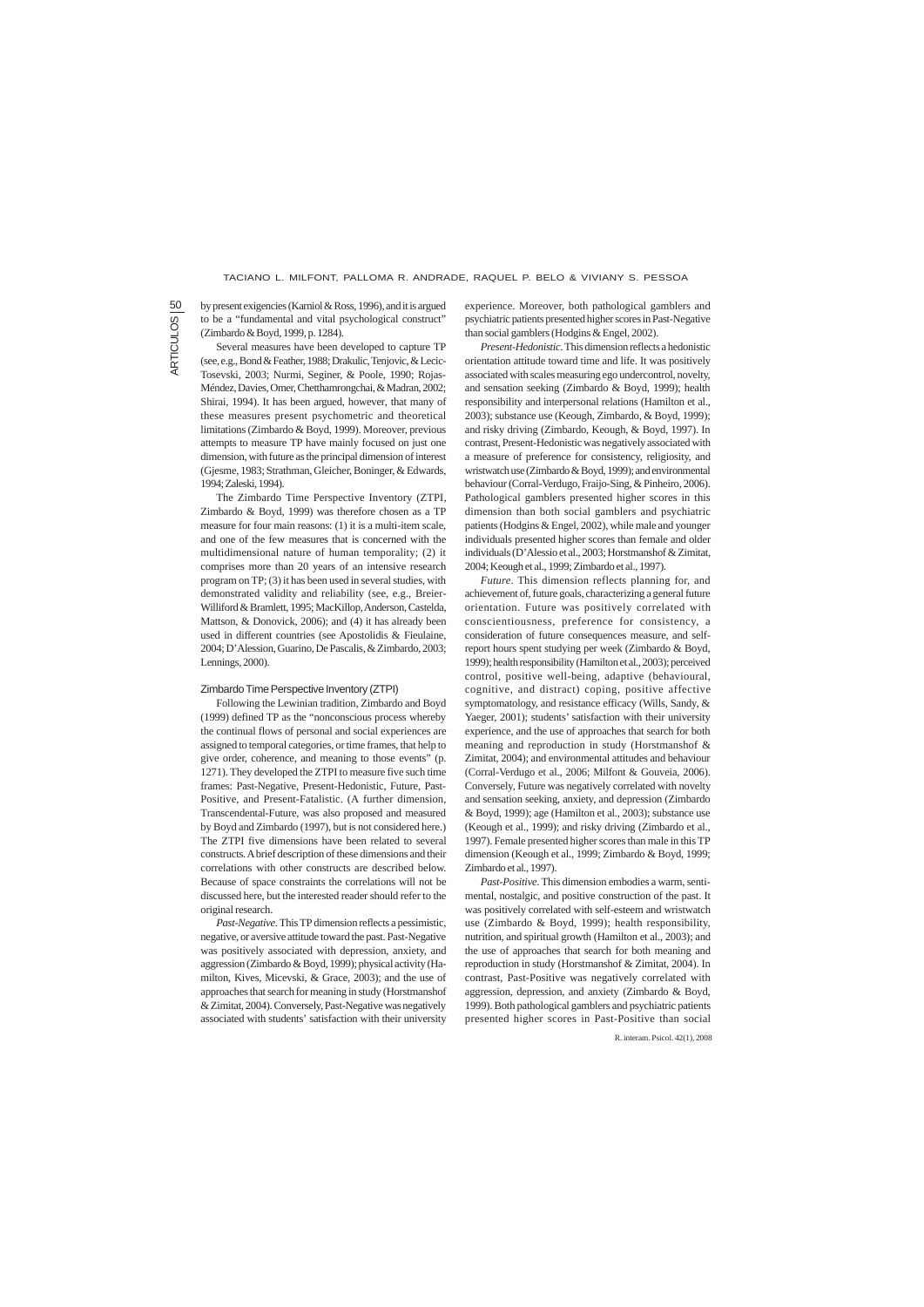# TESTING ZIMBARDO TIME PERSPECTIVE INVENTORY IN A BRAZILIAN SAMPLE

gamblers (Hodgins & Engel, 2002), while female presented higher scores than male (Horstmanshof & Zimitat, 2004; Zimbardo & Boyd, 1999).

*Present-Fatalistic*. This TP dimension reflects a fatalistic, helpless, and hopeless attitude toward the future and life. Present-Fatalistic was positively associated with aggression, anxiety, and depression (Zimbardo & Boyd, 1999); and physical activity (Hamilton et al., 2003). Conversely, it was negatively associated with consideration of future consequences (Zimbardo & Boyd, 1999); students' satisfaction with their university experience, and the use of approaches that search for meaning in study (Horstmanshof & Zimitat, 2004); and environmental behaviour (Corral-Verdugo et al., 2006). Both pathological gamblers and psychiatric patients presented higher scores in this dimension than social gamblers (Hodgins & Engel, 2002), while female and older individuals presented higher scores than male and younger individuals (D'Alession et al., 2003).

TP are thus expressed through these five ZTPI dimensions, and individuals may differ from one another in the degree to which they assign more emphasis in one particular dimension. It is important to point out, however, that human behaviour is more a mixture of all TP dimensions rather than a pure expression of any dimension in particular (Jones, 1988; Zimbardo, 2004).

#### The Present Study

The present study aimed to examine the construct validity of the ZTPI in a Brazilian sample. Therefore, this study can be classified as a psychological difference study (van de Vijver & Leung, 2000), and it follows several studies attempting to validate psychological measures developed elsewhere into the interamerican context (see, e.g., Acuna, Brunner, & Avila, 1994; Alfaro-Garcia & Santiago-Negron, 2002; Bauermeister, Colon-Fumero, Villamil-Forastieri, & Spielberger, 1986; Manso-Pinto, 2006; Paine & Garcia, 1974). First, the cross-cultural stability of the factor structure of the ZTPI was tested. In line with previous findings (Zimbardo & Boyd, 1999), it was expected that the fivefactor structure of the ZTPI (i.e., Past-Negative, Present-Hedonistic, Future, Past-Positive, and Present-Fatalistic) would fit the Brazilian data well, and to be statistically better fitting than alternative models. Second, the discriminant validity was assessed by investigating the pattern of relationships between the ZTPI scales and other variables. Based on previous findings some predictions were made: (a) Present-Hedonistic was expected to be positively correlated to alcohol consumption (Keough et al., 1999), and negatively correlated to both religiosity and wristwatch use (Zimbardo & Boyd, 1999), (b) Future was expected to be positively correlated to health concern (Strathman et al., 1994), and negatively correlated to both alcohol consumption (Keough et al., 1999) and self-perceived family economic

status (Epel, Bandura, & Zimbardo, 1999), (c) Past-Positive was expected to be positively correlated to wristwatch use (Zimbardo & Boyd, 1999), and (d) male and younger individuals were expected to score higher than female and older individuals in Present-Hedonistic (D'Alession et al., 2003; Horstmanshof & Zimitat, 2004; Keough et al., 1999; Zimbardo et al., 1997), whereas female individuals were expected to score higher than male individuals in both Future and Past-Positive (Horstmanshof & Zimitat, 2004; Keough et al., 1999; Zimbardo & Boyd, 1999; Zimbardo et al., 1997).

#### **Method**

Sample

A questionnaire-based study was conducted with 247 undergraduate students (147 females and 100 males) from Joao Pessoa, Brazil. The students' average age was 22.47 years ( $SD = 4.19$ ). Data was also colleted from 16 elderly (8) females; 8 males), with age ranging from 61 to 88 years ( $M =$  $69.31$ ;  $SD = 1.50$ ) from the same city. This latter sample was used to further investigate the age relation to TP.

#### **Instruments**

*Zimbardo Time Perspective Inventory*. A Brazilian-Portuguese version of the ZTPI was used in this study. It contains 56 items that measure the five TP dimensions described above: Past-Negative ("I think about the bad things that have happened to me in the past"), Present-Hedonistic ("I take risks to put excitement in my life"), Future ("I complete projects on time by making steady progress"), Past-Positive ("It gives me pleasure to think about my past"), and Present-Fatalistic ("My life path is controlled by forces I cannot influence") (Zimbardo & Boyd, 1999). Respondents rate each item on a 5-point scale from 1 (*very untrue/ uncharacteristic*) to 5 (*very true/characteristic*).

*Single Self-Report* Items. Three sets of single self-report items were used to assess the pattern of relationships between the ZTPI scales and other variables: (1) Sociodemographic questions. Age, gender, religiosity (on a 8 point scale anchored by *not religious at all* and *very religious*), and self-perceived family economic status (on a 9-point scale anchored by *lower income and upper income*) were measured. (2) Health and time concerns. Participants rated how concerned they were, in general, about their health and to know the right time (both questions using a 5-point scale anchored by *not at all concerned* and *extremely concerned*). Participants also rated how often they wear a wristwatch (on a 5-point scale anchored by *never* and *always*). (3) Drink habits. Participants rated the most they had drunk on a single occasion in the last month and the

average number of drinks consumed on a typical weekend (both questions using a 9-point scale anchored by 0 *drinks* and *15 or more drinks*) (Keough et al., 1999). These items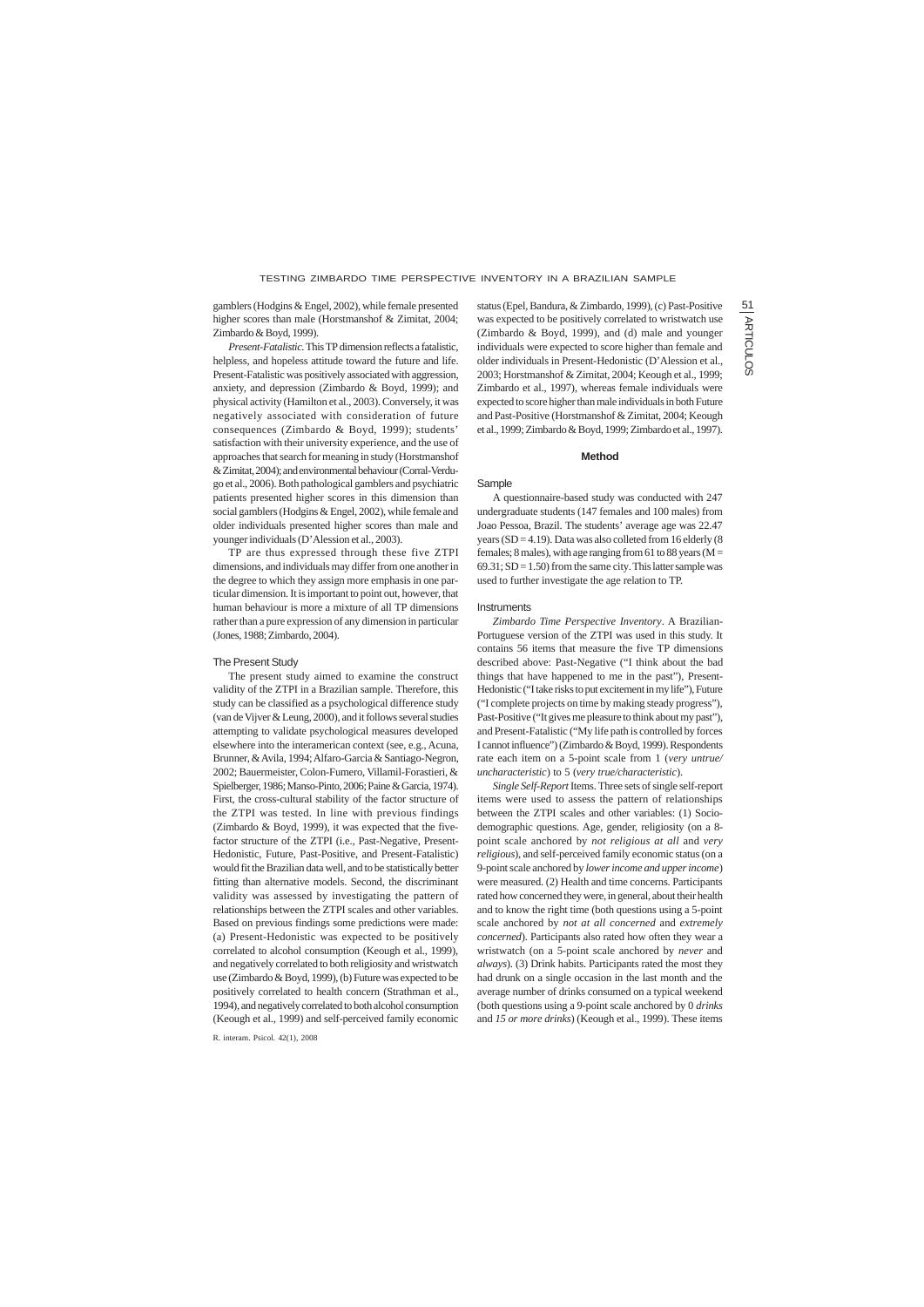ARTICULOS<sup>12</sup> ARTICULOS

R. interam. Psicol. 42(1), 2008

correlated substantially ( $r = .85$ ,  $p < .001$ ), which allowed us to create a single drink habit index by averaging the scores on these questions.

### Producing a Brazilian-Portuguese version of the ZTPI

The questionnaires were completed by the students individually in a classroom setting, and by the elderly sample in their home. An average of 30 minutes was necessary for participants to complete the questionnaire. Participation was voluntary and confidential. Multiple imputation using the EM algorithm (Jöreskog & Sörbom, 1996) was used to replace isolated missing values (0.81%) in the data set. Confirmatory factor analysis models were examined using LISREL version 8.54 and maximum likelihood estimation (Jöreskog, Sörbom, Du Toit, & Du Toit, 2000). Standard maximum likelihood LISREL fit indices with a  $\chi^2/df$  (the ratio of chi-square to degree of freedom) in the range of 2 to 3 indicate acceptable fit (Carmines & McIver, 1981). GFI (goodness of fit index), CFI (comparative fit index), RMSEA (root mean square error of approximation) and SRMR (standardized root mean square residual) having values respectively close to .95, .95, .06 and .08 indicate acceptable fit (Hu & Bentler, 1999). The  $\chi^2$ difference test, the ECVI (expected cross-validation index), and the CAIC (consistent Akaike information criterion) were also examined to calculate significant improvement over competing models. Significant results of the  $\chi^2$  difference

The ZTPI was adapted into Brazilian-Portuguese using a bilingual committee approach (van de Vijver & Leung, 1997). This first Brazilian-Portuguese version was then administered to two bilinguals Brazilians residents in New Zealand for their comments. After modifications, a revised version was administered in a pilot study in Brazil. Checks on translation accuracy were completed with subsequent correction when necessary. The ZTPI Brazilian-Portuguese version is shown in Appendix A.

# Procedure

test, and lower ECVI and CAIC values reflect the model with the better fit (Garson, 2003).

### **Results**

Three sets of analyses were conducted to meet the present study's objectives. First, confirmatory factor analysis were performed to assess the factor structure of the ZTPI. Second, intercorrelations, internal consistency, and homogeneity were assessed to check the reliability of the ZTPI scales. Third, correlations were performed to assess the relationships between the ZTPI and other variables.

#### Confirmatory Factor Analysis of the ZTPI

As substantial evidence exists regarding the factor structure of the ZTPI, confirmatory factor analysis were used (Fabrigar, MacCallum, Wegener, & Strahan, 1999). Three alternative models were evaluated. Model 1 tested a unidimensional model, where all 56 ZTPI items were specified to load on a single factor. In Model 2, a three-factor solution was tested, where the Past-Negative and Past-Positive items were specified to load together on one factor (i.e., a Past factor), the Present-Fatalistic and Present-Hedonistic items were specified to load together on the second factor (i.e., a Present factor), and Future items were specified to form the third factor (i.e., a Future factor). Finally, in Model 3 the items were specified to load o their theoretical factor, as specified by Zimbardo and Boyd (1999). Table 1 presents the fit statistics for each of these three competing models. For each model some items presented non-significant (*t*<1.96, *p*>0.05) loadings, and were excluded. So, Model 1 ended up with 40 significant-loading items, Model 2 with 41, and Model 3 with 38.1 As can be seen in Table 1, all three models tested had indicators of fit below the recommended values. In line with predictions, however, the five-factor model provided the best fit to the data, and was statistically better fitting than the other competing models. The five-

## Table 1.

*Fit Indices for Alternative Models for the Zimbardo Time Perspective Inventory*

| Model | $\gamma^2$ | df  | $\chi^2/df$ | GFI | <b>CFI</b> | RMSEA | SRMR | <b>ECVI</b> | <b>CAIC</b> | $\chi^2$ difference tests<br>$\Delta\chi^2$ | $\Delta df$      |
|-------|------------|-----|-------------|-----|------------|-------|------|-------------|-------------|---------------------------------------------|------------------|
|       | 2425.10    | 740 | 3.28        | .67 | .69        | .096  | .098 | 10.51       | 2945.85     |                                             |                  |
| 2     | 2163.97    | 776 | 2.79        | .70 | .68        | .085  | .10  | 9.49        | 2717.27     |                                             |                  |
|       |            |     |             |     |            |       |      |             |             |                                             | $2\,261.13***36$ |
|       | 1630.08    | 655 | 2.49        | .74 | .70        | .078  | ,099 | 7.33        | 2189.88     |                                             |                  |
|       |            |     |             |     |            |       |      |             |             | 3533.89***121                               |                  |

*Note*. N = 247. Models: 1 = one factor; 2 = three factors; 3 = five factors. All  $\chi^2$  statistics are significant at *p* < .001.  $\chi^2$ / df = the ratio of chi-square to degree of freedom; GFI = goodness of fit index; CFI = comparative fit index; RMSEA = root mean square error of approximation; SRMR = standardized root mean square residual; ECVI = expected cross-validation index; CAIC = consistent Akaike information criterion. \*\*\*  $p < .001$ .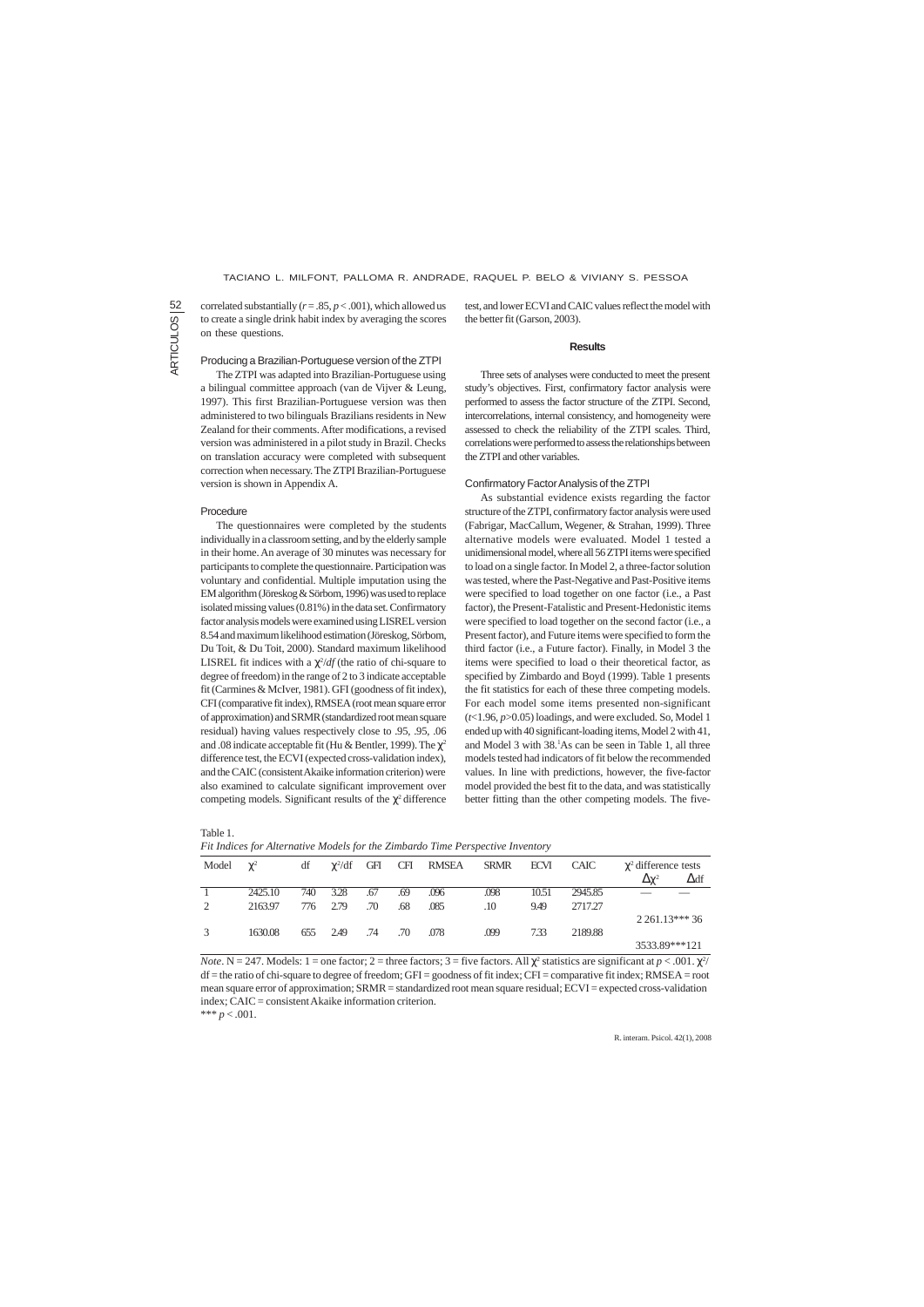factor model was therefore used in the further analyses. The 38 significant-loading items were then averaged to form the scale score for each ZTPI scale.

#### Intercorrelation, and Reliability of the ZTPI Scales

The sample means, standard deviation, intercorrelations between the ZTPI scales, and their reliabilities (both internal consistency and homogeneity) are reported in Table 2. Future was the scale with the higher mean rating, while Present-Fatalistic presented the lower mean rating for the Brazilian sample. More than half of the intercorrelations between the ZTPI scales presented the same pattern found previously (Zimbardo & Boyd, 1999). However, in the present study the correlations between Future and both Past-Negative and Past-Positive were in the expected direction but not significant. In addition, the correlations between Past-Negative and Past-Positive, and Past-Positive and Present-Fatalistic were positively correlated in the present study. Both the Cronbach's alpha coefficients and the mean interitem correlations of the ZTPI scales were below the optimal level (Briggs & Cheek, 1986; Nunnally, 1978). However, Cronbach's alpha coefficients and mean inter-item correlations respectively of .60 and .15 or better have also been argued as acceptable for research purposes (Clark & Watson, 1995; Mueller, 1986), specially for broad constructs,

| Table 2.                                                                               |                      |      |     |             |             |             |             |             |
|----------------------------------------------------------------------------------------|----------------------|------|-----|-------------|-------------|-------------|-------------|-------------|
| Intercorrelations and Reliabilities of the Zimbardo Time Perspective Inventory Factors |                      |      |     |             |             |             |             |             |
| Factor                                                                                 | $N^{\circ}$ of items | M    | SD. |             |             |             |             |             |
| 1. Past-Negative                                                                       | 07                   | 2.83 | .65 | (0.60/0.17) |             |             |             |             |
| 2. Present-Hedonistic                                                                  | $^{09}$              | 2.65 | .55 | $.52***$    | (0.55/0.12) |             |             |             |
| 3. Future                                                                              | 10                   | 3.65 | .56 | $-.05$      | $-28***$    | (0.67/0.18) |             |             |
| 4. Past-Positive                                                                       | 06                   | 3.50 | .66 | $.18**$     | $.14*$      | .08         | (0.60/0.20) |             |
| 5. Present-Fatalistic                                                                  | 06                   | 2.51 | .61 | .49***      | $57***$     | $-14*$      | $.16*$      | (0.46/0.13) |

Note.  $N = 247$ . Entries on the diagonal are Cronbach's alpha coefficients and mean inter-item correlations, respectively. \* *p* < .05. \*\*\* *p* < .001. Two-tailed.

> Table 3 shows the correlations between the ZTPI scales and other measures. In line with predictions, Present-Hedonistic correlated positively with drinking habit, and negatively with religiosity and wristwatch use (but not reaching significance); Future correlated positively with health concern, and negatively with both alcohol consumption and self-perceived family economic status; and Past-Positive correlated positively to wristwatch use. Moreover, Past-Negative correlated positively to time concern, and Future correlated positively to religiosity. In contrast to previous studies and our own predictions, Past-Negative was the only factor associated with gender for the Brazilian sample, with female (*M* = 2.95, *SD* = 0.63) scoring higher than male ( $M = 2.76$ ,  $SD = 0.71$ ) participants,  $t(261) =$ 1.91,  $p < .05$  (two-tailed),  $d = .28$ . Finally, even though none of the ZTPI scales showed associations with age, we decided to investigate age differences further. The mean scale scores from the youngest sixteen university students, with average age of 17.31 years  $(SD = 1.40)$ , were compared to those scores from the elderly sample. There were mean score differences for two ZTPI dimensions. The elderly sample  $(M = 4.04, SD = 0.61)$  scored higher than the youngest sample  $(M = 3.42, SD = 0.77)$  in the Past-Positive factor,  $t(30) = 2.55$ , *p* < .05 (two-tailed), *d* = .89. The elderly sample (*M* = 3.20, *SD*  $= 0.72$ ) also scored higher than the youngest sample ( $M =$ 2.39, *SD* = 0.53) in the Present-Fatalistic factor, *t*(30) = 3.65, *p*  $< .01$  (two-tailed),  $d = 1.29$ .

such as the broad ZTPI dimensions. Thus, following these recommendations most of the scales had acceptable reliabilities.

### Table 3.

*Correlations of the Zimbardo Time Perspective Inventory with Other Variables*

| Measure                | Past-Negative | Present-Hedonistic | Future   | Past-Positive | Present-Fatalistic |
|------------------------|---------------|--------------------|----------|---------------|--------------------|
| Health concern         | .06           | .02                | $.14*$   | .06           | .04                |
| Drinking habit         | .04           | $.13*$             | $-.19**$ | .04           | .09                |
| Gender                 | $-16*$        | $-.04$             | $-.10$   | $-0.09$       | .02                |
| Age                    | $-.04$        | $-.09$             | .08      | .02           | .01                |
| Religiosity            | $-12$         | $-.16*$            | $.21**$  | $-10$         | $-.07$             |
| Family economic status | $-0.09$       | .07                | $-16*$   | .09           | .07                |
| Time concern           | $.19**$       | $-.01$             | .11      | .04           | .09                |
| Wristwatch use         | .05           | -.07               | .12      | .16           | $*01$              |

*Note*. *N* = 247. \* *p* < .05. \*\* *p* < .01. Two-tailed.

### Relations of the ZTPI and Other Variables

### TESTING ZIMBARDO TIME PERSPECTIVE INVENTORY IN A BRAZILIAN SAMPLE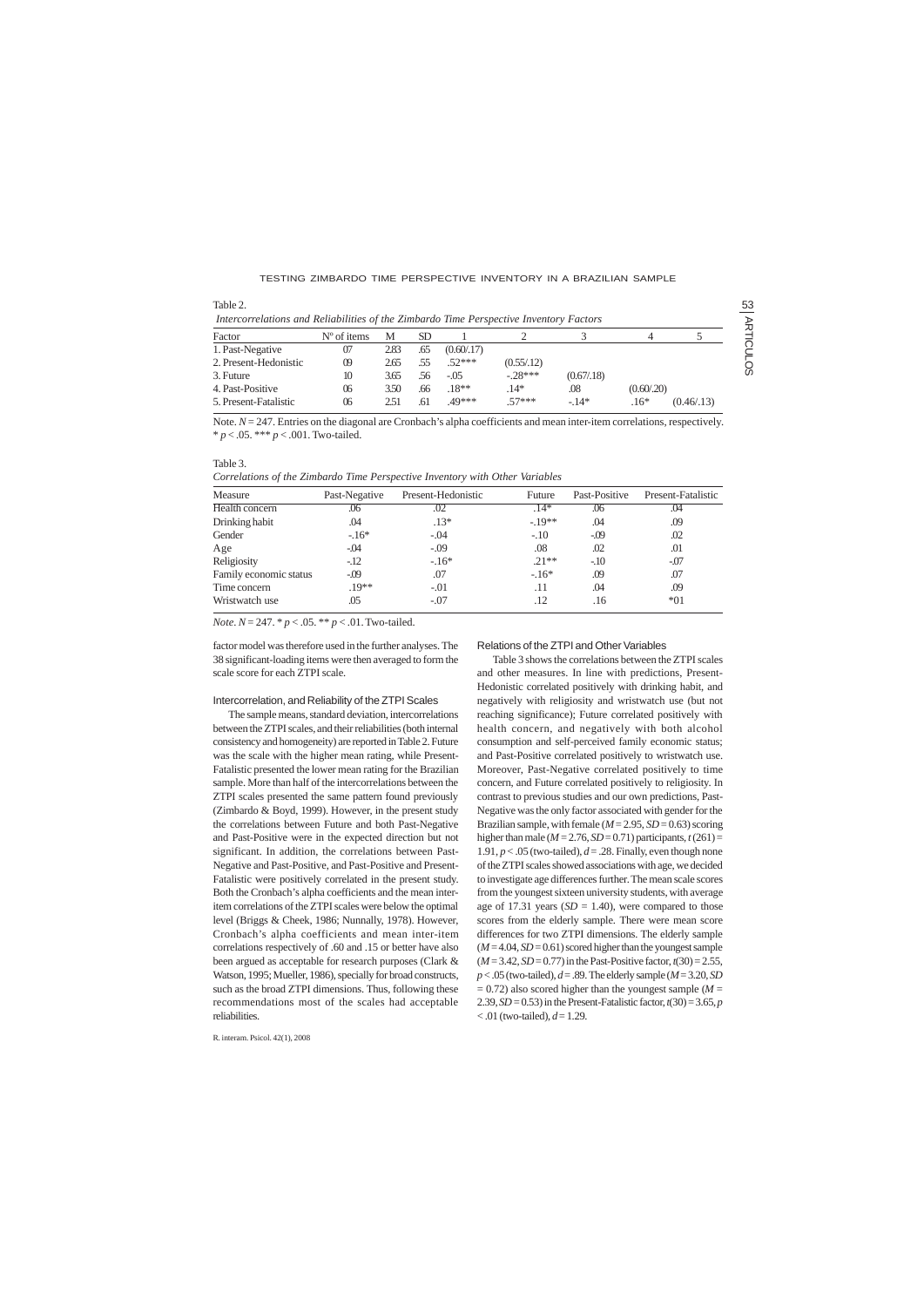ARTICULOS<sup>12</sup> ARTICULOS

R. interam. Psicol. 42(1), 2008

### **Discussion**

Time perspective seems a crucial psychological construct, as any human activity is embodied in temporal aspects. Although several measures have been developed to capture this construct, many present psychometric and theoretical limitations. The Zimbardo Time Perspective Inventory (ZTPI, Zimbardo & Boyd, 1999), however, seems to overcome most of the limitations of the concurrent measures by utilizing multi-item scales, and being concerned with the multidimensional aspect of time perspective. Specifically, the ZTPI measures five time frames: Past-Negative, Present-Hedonistic, Future, Past-Positive, and Present-Fatalistic. The present paper sought to test the cross-cultural stability of the factor structure of the ZTPI, and to assess the pattern of relationships between the ZTPI scales and other variables.

In line with predictions, the ZTPI five-factor structure presented better fit indices, and was statistically better fitting than both a unidimensional and a three-factorial solution. This result supports Zimbardo and Boyd (1999) claim that the ZTPI items express five time frames. More importantly, it indicates that the five time perspective dimensions can be identified cognitively across cultures. It is important to note, however, some psychometric limitations of the ZTPI for the Brazilian sample. The ZTPI presented low fit indices, low reliabilities, and eighteen non-significant items were excluded. Although the elimination of items does not seem to affect the integrity of the entire scale, as there were still enough items for each of the five dimensions, it may express problems on the ZTPI items. Although the ZTPI items were conceived to express social attitudes and beliefs, an inspection of the ZTPI items indicates that some of them pertain to personality traits and behaviour (J. Duckitt, personal communication, May 17, 2004). Therefore, new studies may attempt to refine the ZTPI items, excluding the personality orientated ones, such as ''Painful past experiences keep being replayed in my mind'' and ''I do things impulsively''.

However, despite these psychometric limitations the relationships between the ZTPI scales with other variables where in line with previous studies. The results indicated that people who uphold a future orientation tend to present both more concern about their health and a reduced drinking habit, supporting previous findings (Keough et al., 1999; Strathman et al., 1994). In contrast, people who uphold present-hedonistic orientation tend to present a higher drinking habit. In addition, people who uphold past orientations tend to present a higher time concern, in a more abstract way (i.e., concern to know the right time) for past-

negative orientated individuals, and in a more pragmatic way (i.e., using a wristwatch) for past-positive orientated individuals. Zimbardo and Boyd (1999) also found that pastpositive oriented individuals were more likely to keep a clock on their desks.

Furthermore, supporting our prediction and previous findings (Zimbardo & Boyd, 1999), Present-Hedonistic presented a negative correlation to religiosity, indicating that the "living for pleasure" orientation of this dimension do not mix to religious beliefs. Future was also correlated to religiosity. Although not predicted, this finding is comprehensible for two reasons. First, it follows the inverse pattern of correlations between both Present-Hedonistic and Future and other variables. Second, Future (a pre-death time frame) share similarities with Transcendental-Future (a prodeath time frame), and this latter dimension was found to positive correlate to religiosity (Boyd & Zimbardo, 1997). Thus, one would expect that future oriented individuals would also be religious oriented. Yet, Future was negatively correlated with self-perceived family economic status. Hence, those individuals who perceive their families as having a low economic status tend to be future oriented. Epel et al. (1999) found that future orientation presented a predictive power for proactive search behaviours (i.e., coping strategies related to obtaining housing and employment) in homeless adults. Hence, it seems that people's desire to change their low economic status may lead to a higher future orientation that, in turn, may lead to a more proactive behaviour to find alternatives to overcome their situation.

Nevertheless, the pattern of associations between the ZTPI scales and both gender and age found in previous studies (see, e.g., Zimbardo & Boyd, 1999; Zimbardo et al., 1997) were not found in this Brazilian sample. For this sample, only Past-Negative presented gender differences, with female scoring higher than male individuals. However, although there were no associations between the ZTPI scales with age for the student sample, when the scale scores of the youngest sixteen university students were compared to those scores of an elderly sample some interesting findings were obtained. The elderly sample scored higher than the youngest students in both Past-Positive and Present-Fatalistic. The past-positive orientation of the elderly individuals may reflect the reminiscence bump, that is, disproportionately higher recall of early-life memories (see Conway & Pleydell-Pearce, 2000). Thus, the tendency of older adults to recall early-life memories may lead then to be past-positive oriented. In contrast, the present-fatalistic orientation of the elderly individuals may reflect a hopeless attitude toward the future. Zimbardo and Boyd (1999) argue that this TP dimension "reveals a belief that the future is predestined and uninfluenced by individual actions" (p. 1278). Hence, for older adults a present-fatalistic orientation may be expected as their future is expectantly shorter. For instance, the elderly sample had mean age of 69 years and will probably have only few more years to live, as the life expectancy of men and women who were born in Brazil in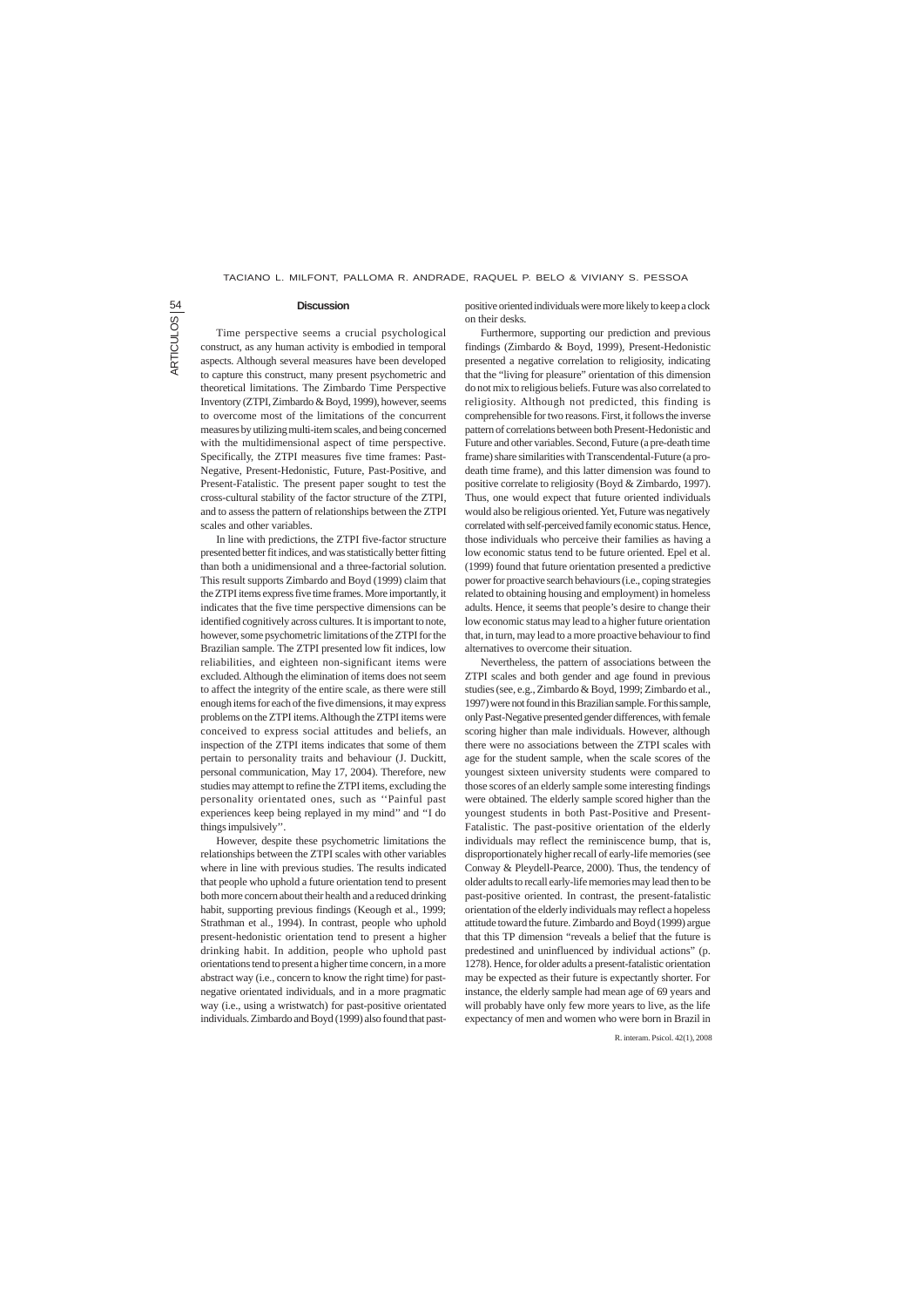2000 were respectively 66.71 and 74.29 years, according to the Brazilian Institute of Geography and Statistics (IBGE, 2004). However, although these findings are theoretically sound, the elderly sample is underrepresented so that any conclusion may be biased. Hence, these findings should be taken with caution and will need to be replicated in future research.

It is important to highlight that the correlations between the measures showed small to medium effect sizes in terms of magnitude, according to Cohen's (1988) guidelines and recent empirical guidelines (Hemphill, 2003). However, small and medium effect sizes are not uncommon in psychology. For instance, analyzing the magnitude of meta-analytic effect sizes of 474 social psychology effects, Richard, Bond and Stokes-Zoota (2003) concluded that the effects typically yield a value of .21, and that 30.44% yielded an *r* of .10 or less. Thus, even small effect sizes can be practically important.

In conclusion, the findings present initial support for the construct validity of the Brazilian-Portuguese version of the ZTPI. The overall findings were in line with previous studies, indicating that both the five time perspective dimensions can be identified cognitively, and their pattern of relationship with other variables are comparable across cultures. We believe these findings support the importance of time perspective, as temporal aspects are present in any human activity. As J. T. Frazer wrote, "tell me what to think of time, and I shall know what to think of you" (quoted by Levine, 1988, p. 50).

#### **References**

- Acuna, L., Brunner, C. A., & Avila, R. (1994). Estructura factorial del inventario de roles sexuales de Bem en Mexico. *Interamerican Journal of Psychology, 28*, 155-168.
- Alfaro-Garcia, R. A., & Santiago-Negron, S. (2002). Estructura Factorial de la Escala de Autoconcepto Tennessee (Version en Espanol). *Interamerican Journal of Psychology, 36*, 167-189.
- Apostolidis, T., & Fieulaine, N. (2004). Validation francaise de l'echelle de temporalite [The Zimbardo Time Perspective Inventory]. *Revue Europeenne de Psychologie Appliquee, 54*, 207-217.
- Bauermeister, J. J., Colon-Fumero, O., Villamil-Forastieri, B., & Spielberger, C. D. (1986). Confiabilidad y validez del inventario de ansiedad rasgo y estado para ninos puertorriquenos y panamenos. *Interamerican Journal of Psychology, 20*, 1-19.
- Bond, M. J., & Feather, N. T. (1988). Some correlates of structure and purpose in the use of time*. Journal of Personality and Social Psychology, 55,* 321-329.
- Boyd, J. N., & Zimbardo, P. G. (1997). Constructing time after death: The transcendental-future time perspective. *Time and Society, 6*, 35-54.
- Breier-Williford, S., & Bramlett, R. K. (1995). Time perspective of substance abuse patients: Comparison of the scales in Stanford Time Perspective Inventory, Beck Depression Inventory, and Beck Hopelessness Scale. *Psychological Reports, 77,* 899-905.
- Briggs, S. R., & Cheek, J. M. (1986). The role of factor analysis in the development and evaluation of personality scales. *Journal of Personality, 54*, 106-148.
- Carmines, E. G., & McIver, J. D. (1981). Analyzing models with unobserved variables: Analysis of covariance structures. In G. W. Bohinstedt & E. F. Borgatta (Eds.), *Social measurement: Current issues* (pp. 65-115). Beverly Hills, CA: Sage.
- Clark, L. A., & Watson, D. (1995). Constructing validity: Basic issues in objective scale development. *Psychological Assessment, 7*, 309-319.
- Cohen, J. (1988). *Statistical power analysis for the behavioral sciences* (2nd ed.). Hillsdale, NJ: Erlbaum.
- Conway, M. A., & Pleydell-Pearce, C. W. (2000). The construction of autobiographical memories in the self-memory system. *Psychological Review, 107,* 261-288.
- Corral-Verdugo, V., Fraijo-Sing, B., & Pinheiro, J. d. Q. (2006). Sustainable behavior and time perspective: Present, past, and future orientations and their relationship with water conservation behavior. *Interamerican Journal of Psychology, 40*, 139-147.
- D'Alessio, M., Guarino, A., De Pascalis, V., & Zimbardo, P. G. (2003). Testing Zimbardo's Stanford Time Perspective Inventory (STPI) - short form: An Italian study. *Time and Society, 12*, 333-347.
- Drakulic, B., Tenjovic, L., & Lecic-Tosevski, D. (2003). Time Integration Questionnaire. Construction and empirical validation of a new instrument for the assessment of subjective time experience. *European Journal of Psychological Assessment, 19*, 101-116.
- Epel, E. S., Bandura, A., & Zimbardo, P. G. (1999). Escaping homelessness: The influences of self-efficacy and time perspective on coping with homelessness. *Journal of Applied Social Psychology, 29*, 575-596.
- Fabrigar, L. R., MacCallum, R. C., Wegener, D. T., & Strahan, E. J. (1999). Evaluating the use of exploratory factor analysis in psychological research. *Psychological Methods, 4*, 272-299.
- Fraisse, P. (1963). *The psychology of time*. New York: Harper and Row.
- Garson, G. D. (2003). *PA 765 Statnotes: An online textbook.* Retrieved February 07, 2004, from http://www2.chass.ncsu.edu/garson/ pa765/statnote.htm.
- Gjesme, T. (1983). Introduction: An inquiry into the concept of future orientation. *International Journal of Psychology, 18,* 347-350.
- Hamilton, J. M., Kives, K. D., Micevski, V., & Grace, S. L. (2003). Time perspective and health-promoting behavior in a cardiac rehabilitation population. *Behavioral Medicine, 28*, 132-139.
- Hemphill, J. F. (2003). Interpreting the magnitudes of correlation coefficients. *American Psychologist, 58*, 78-80.
- Hodgins, D. C., & Engel, A. (2002). Future time perspective in pathological gamblers. *Journal of Nervous and Mental Disease, 190*, 775-780.
- Hofstede, G. (2001). *Culture's consequences* (2nd ed.). Thousand Oaks, CA: Sage.
- Horstmanshof, L., & Zimitat, C. (2004, July). *Time for persistence*. Paper presented at the 8th Pacific Rim First Year in Higher Education Conference, Melbourne, Australia.

Hu, L.-T., & Bentler, P. M. (1999). Cutoff criteria for fit indexes in covariance structure analysis: Conventional criteria versus new alternatives. *Structural Equation Modeling, 6,* 1-55.

17, 19, 22, 28, 31, 35, 36, 37, 45, 46, 51, 52, and 56 (Model 2); and 01, 17, 19, 22, 28, 31, 36, 45, 46, 50, 51, 56, 25, 29, 41, 35, 37, and 52 (Model 3).

### TESTING ZIMBARDO TIME PERSPECTIVE INVENTORY IN A BRAZILIAN SAMPLE

<sup>&</sup>lt;sup>1</sup> The items that had non-significant loadings were: 01, 02, 06, 07, 11, 15, 19, 20, 22, 24, 28, 31, 35, 36, 37, and 46 (Model 1); 01, 11,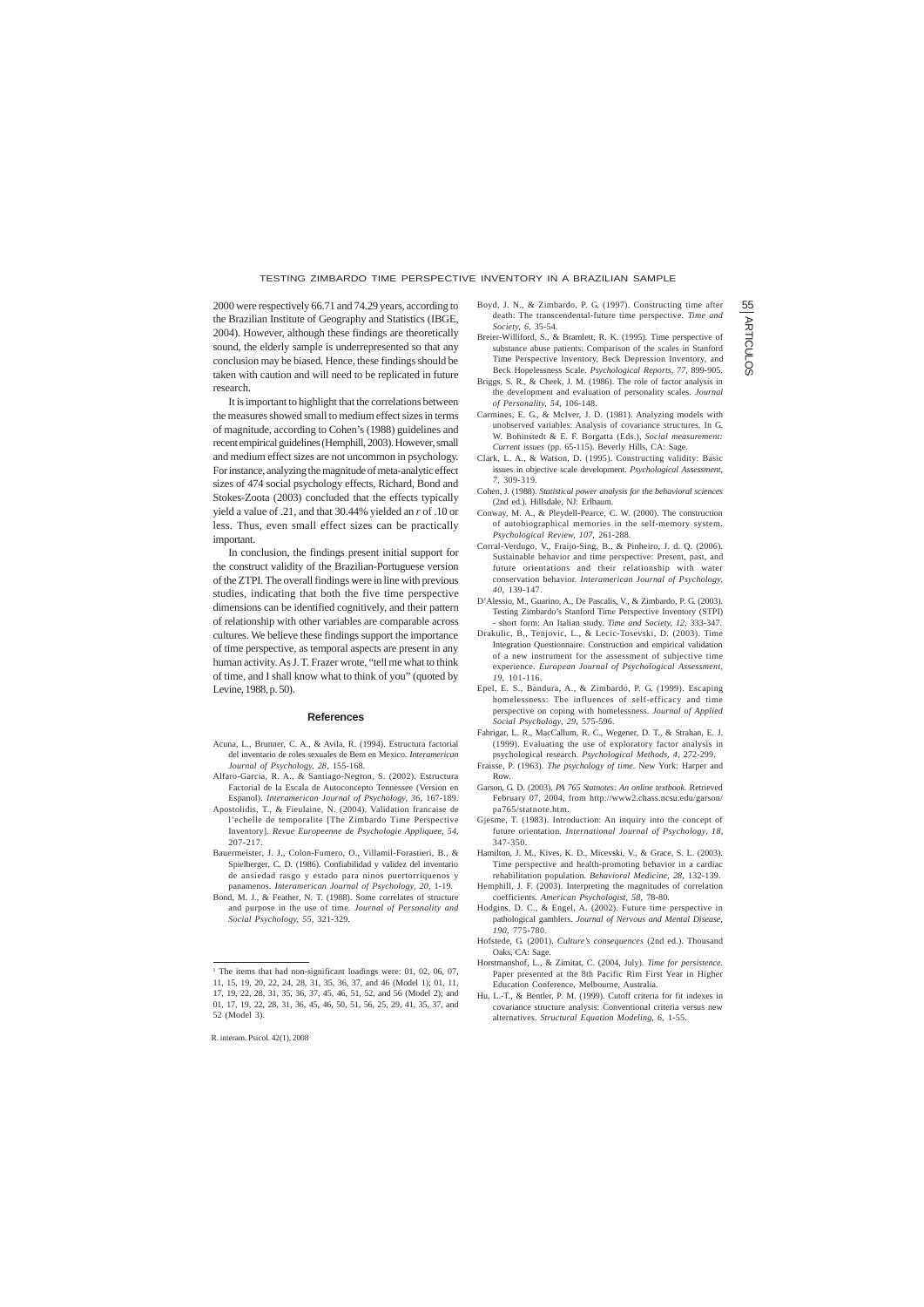56

R. interam. Psicol. 42(1), 2008

- IBGE. (2004, August 30). *Projeção da população do Brasil* [Projection of the Brazilian population]. Retrieved December 15, 2005, from http://www.ibge.com.br/home/presidencia/noti
	- cias/30082004projecaopopulacao.shtm
- - Jones, J. M. (1988). Cultural differences in temporal perspectives: Instrumental and expressive behaviors in time. In J. E. McGrath (Ed.), *The social psychology of time:* New perspectives (pp. 21- 38). Newbury Park, CA: Sage.
	- Jöreskog, K. G., & Sörbom, D. (1996). *PRELIS 2*: User's reference guide. Chicago, IL: Scientific Software International.
	- Jöreskog, K. G., Sörbom, D., Du Toit, S., & Du Toit, M. (2000). *LISREL 8*: New statistical features. Chicago, IL: Scientific Software International.
	- Karniol, R., & Ross, M. (1996). The motivational impact of temporal focus: Thinking about the future and the past. *Annual Review of Psychology, 47*, 593-620.
	- Keough, K. A., Zimbardo, P. G., & Boyd, J. N. (1999). Who's smoking, drinking, and using drugs? Time perspective as a predictor of substance use. *Basic and Applied Social Psychology, 21*, 149- 164.
	- Lennings, C. J. (2000). The Stanford Time Perspective Inventory: An analysis of a test of temporal orientation for research in health psychology. *Journal of Applied Health Behaviour, 2*, 40-45.
	- Levine, R. V. (1988). The pace of life across cultures. In J. E. McGrath (Ed.), *The social psychology of time: New perspectives* (pp. 39-62). Newbury Park, CA: Sage.
	- Lewin, K. (1951). *Field theory in the social sciences*: Selected theoretical papers. New York: Harper.
	- MacKillop, J., Anderson, E. J., Castelda, B. A., Mattson, R. E., & Donovick, P. J. (2006). Convergent validity of measures of cognitive distortions, impulsivity, and time perspective with pathological gambling. *Psychology of Addictive Behaviors, 20*, 75-79.
	- Manso-Pinto, J. F. (2006). Estructura factorial del Maslach Burnout Inventory—version Human Services Survey—en Chile. *Revista Interamericana de Psicologia, 40*, 111-114.
	- McGrath, J. E. (1988a). Introduction: The place of time in social psychology. In J. E. McGrath (Ed.), *The social psychology of time*: *New perspectives* (pp. 7-20). Newbury Park, CA: Sage.
	- McGrath, J. E. (1988b). *The social psychology of time*: New perspectives. Newbury Park, CA: Sage.
	- Milfont, T. L., & Gouveia, V. V. (2006). Time perspective and values: An exploratory study of their relations to environmental attitudes. *Journal of Environmental Psychology, 26*, 72-82.
	- Mueller, D. J. (1986). *Measuring social attitudes*: *A handbook for researchers and practitioners*. New York, NY: Teachers College Press.
	- Nunnally, J. C. (1978). *Psychometric theory* (2nd ed.). New York: McGraw-Hill.
- Nurmi, J., Seginer, R., & Poole, M. (1990). *Future-orientation questionnaire*. Helsinki, Finland: Department of Psychology, University of Helsinki.
- Paine, P. A., & Garcia, V. L. (1974). A revision and standardization of the WISC verbal scale for use in Brasil. *Revista Interamericana de Psicologia, 8,* 225-231.
- Richard, F. D., Bond, C. F., Jr., & Stokes-Zoota, J. J. (2003). One hundred years of social psychology quantitatively described. *Review of General Psychology, 7,* 331-363.
- Rojas-Méndez, J. I., Davies, G., Omer, O., Chetthamrongchai, P., & Madran, C. (2002). A time attitude scale for cross cultural research. *Journal of Global Marketing, 15*, 117-147.
- Shirai, T. (1994). A study on the construction of Experiential Time Perspective Scale. *Japanese Journal of Psychology, 65*, 54-60.
- Strathman, A., Gleicher, F., Boninger, D. S., & Edwards, C. S. (1994). The consideration of future consequences: Weighing immediate and distant outcomes of behavior. *Journal of Personality and Social Psychology, 66,* 742-752.
- Strathman, A., & Joireman, J. A. (Eds.). (2005). *Understanding behavior in the context of time: Theory, research, and application.* Mahwah, NJ: Lawrence Erlbaum.
- Suddendorf, T. (1994). *Discovery of the fourth dimension: Mental time travel and human evolution.* Unpublished Master's thesis, University of Waikato, Hamilton, New Zealand.
- Suddendorf, T., & Corballis, M. C. (1997). Mental time travel and the evolution of the human mind. *Genetic, Social and General Psychology Monographs, 123,* 133-168.
- van de Vijver, F., & Leung, K. (1997). *Methods and data analysis for cross-cultural research*. Thousand Oaks, CA: Sage.
- van de Vijver, F., & Leung, K. (2000). Methodological issues in psychological research on culture. *Journal of Cross-Cultural Psychology, 31*, 33-51.
- Wills, T. A., Sandy, J. M., & Yaeger, A. M. (2001). Time perspective and early-onset substance use: A model based on stress-coping theory. *Psychology of Addictive Behaviors, 15,* 118-125.
- Zaleski, Z. (1994). *Psychology of future orientation*. Lublin: Towarzystwo Naukowe KUL.
- Zimbardo, P. G. (2004, August). *Creating the optimally balanced time perspective in your life.* Paper presented at the Annual Conference of the New Zealand Psychological Society, Wellington, New Zealand.
- Zimbardo, P. G., & Boyd, J. N. (1999). Putting time in perspective: A valid, reliable individual-differences metric. *Journal of Personality and Social Psychology, 77*, 1271-1288.
- Zimbardo, P. G., Keough, K. A., & Boyd, J. N. (1997). Present time perspective as a predictor of risky driving. *Personality and Individual Differences, 23,* 1007-1023.

*Received 28/03/2007 Accepted 31/01/2008*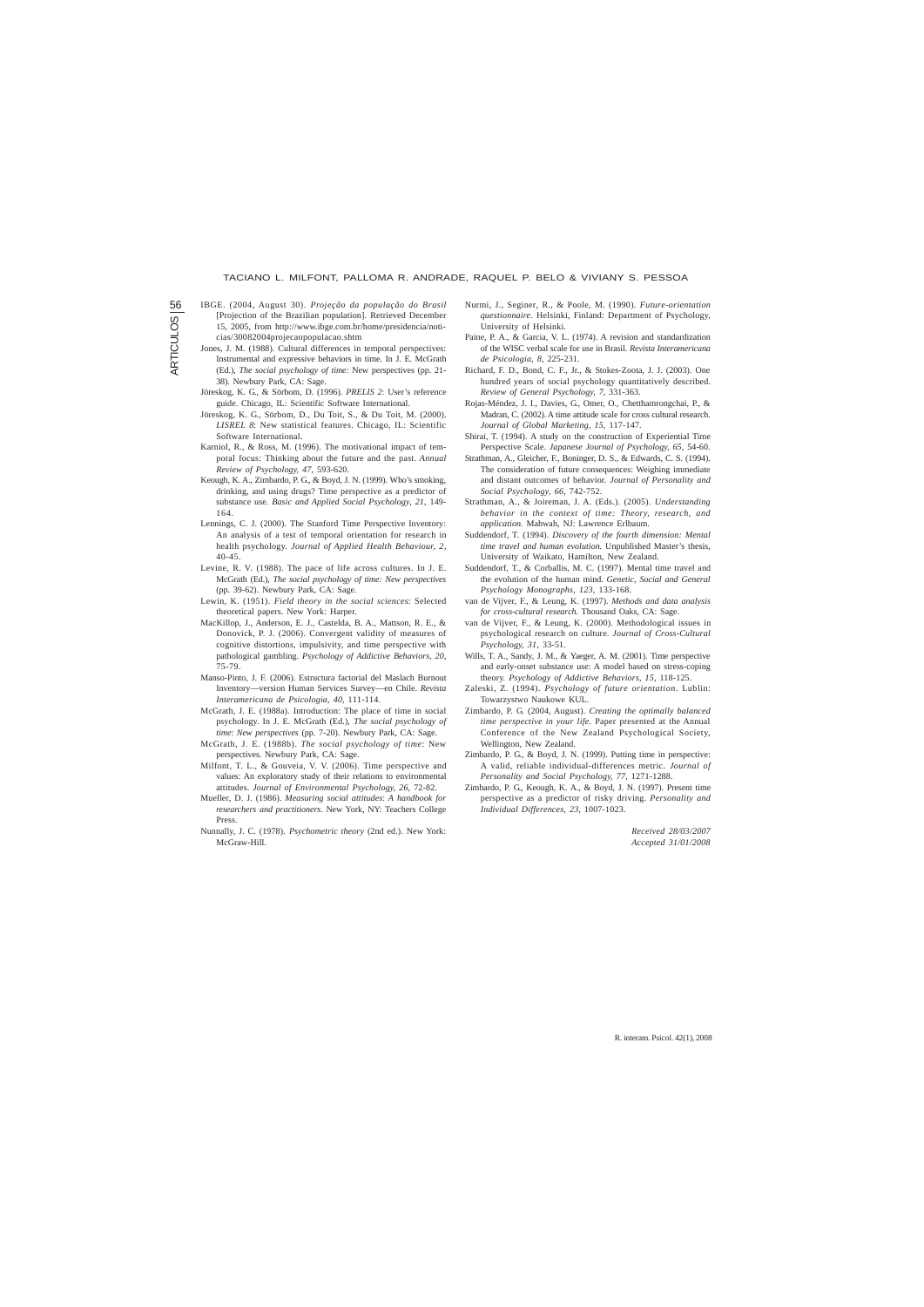# **Appendix A**

Brazilian-Portuguese Version of the Zimbardo Time Perspective Inventory

Past-Negative: Items 04, 05, 16, 22, 27, 33, 34, 36, 50 and 54.

Present-Hedonistic: Items 01, 08, 12, 17, 19, 23, 26, 28, 31, 32, 42, 44, 46, 48 and 55.

Future: Items 06, 09, 10, 13, 18, 21, 24, 30, 40, 43, 45, 51 and 56.

Past-Positive: Items 02, 07, 11, 15, 20, 25, 29, 41 and 49.

Present-Fatalistic: Items 03, 14, 35, 37, 38, 39, 47, 52 and 53.

- 1. Acredito que encontrar com amigos(as) para festejar é um dos prazeres mais importantes da vida.
- 2. Visões, sons e cheiros familiares da infância muitas vezes trazem de volta memórias maravilhosas.
- 3. O destino determina muita coisa em minha vida.
- 4. Eu freqüentemente penso no que deveria ter feito diferente em minha vida.
- 5. Minhas decisões são na maioria das vezes influenciadas pelas pessoas e coisas que estão ao meu redor.
- 6. Acredito que o dia da pessoa deva ser planejado no início de cada manhã.
- 7. Sinto prazer em pensar sobre o meu passado.
- 8. Faço as coisas impulsivamente.
- 9. Não me preocupo se as coisas não forem feitas dentro do prazo.
- 10. Quando quero alcançar algo, estabeleço objetivos e considero formas específicas para atingi-los.
- 11. Colocando em uma balança, existem mais coisas boas do que ruins para recordar do meu passado.
- 12. Quando escuto minhas músicas favoritas, perco toda a noção do tempo.
- 13. Cumprir os prazos para amanhã e fazer outros trabalhos necessários vêm antes da diversão noturna.
- 14. Já que as coisas serão do jeito que têm que ser, não importa o que eu faça.
- 15. Gosto de histórias sobre como as coisas costumavam ser nos "bons e velhos tempos".
- 16. Experiências dolorosas do passado permanecem sendo relembradas em minha mente.
- 17. Tento viver minha vida tão intensamente quanto possível, um dia de cada vez.
- 18. Fico chateado(a) quando me atraso para meus compromissos.
- 19. Idealmente, viveria cada dia da minha vida como se fosse o último.
- 20. Memórias felizes dos bons tempos aparecem facilmente na minha mente.
- 21. Cumpro minhas obrigações com amigos e autoridades no prazo.
- 22. Já recebi minha parte de crueldade e rejeição no passado.
- 23. Tomo decisões no impulso do momento.
- 24. Aceito cada dia como ele é, ao invés de tentar planejá-lo.
- 25. O passado tem tantas memórias desagradáveis que prefiro não pensar sobre ele.
- 26. É importante vivenciar experiências estimulantes em minha vida.
- 27. Cometi erros no passado que gostaria de poder desfazê-los.
- 28. Eu sinto que é mais importante aproveitar o que se está fazendo do que fazer as coisas no prazo.
- 29. Sinto–me nostálgico(a) com relação à minha infância.
- 30. Antes de tomar uma decisão eu peso os custos e benefícios.
- 31. Correr riscos evita que minha vida se torne chata.
- 32. Para mim é mais importante aproveitar a jornada da vida do que focalizar apenas o destino.
- 33. As coisas raramente funcionam como eu esperava.
- 34. Para mim é difícil esquecer imagens desagradáveis da minha infância.
- 35. Perde toda a alegria do processo e atrapalha o fluxo das minhas atividades, se eu tiver que pensar sobre seus objetivos, resultados e produtos.
- 
- 36. Mesmo quando eu estou desfrutando o presente, sou levado(a) a fazer comparações com experiências similares do passado.

# TESTING ZIMBARDO TIME PERSPECTIVE INVENTORY IN A BRAZILIAN SAMPLE